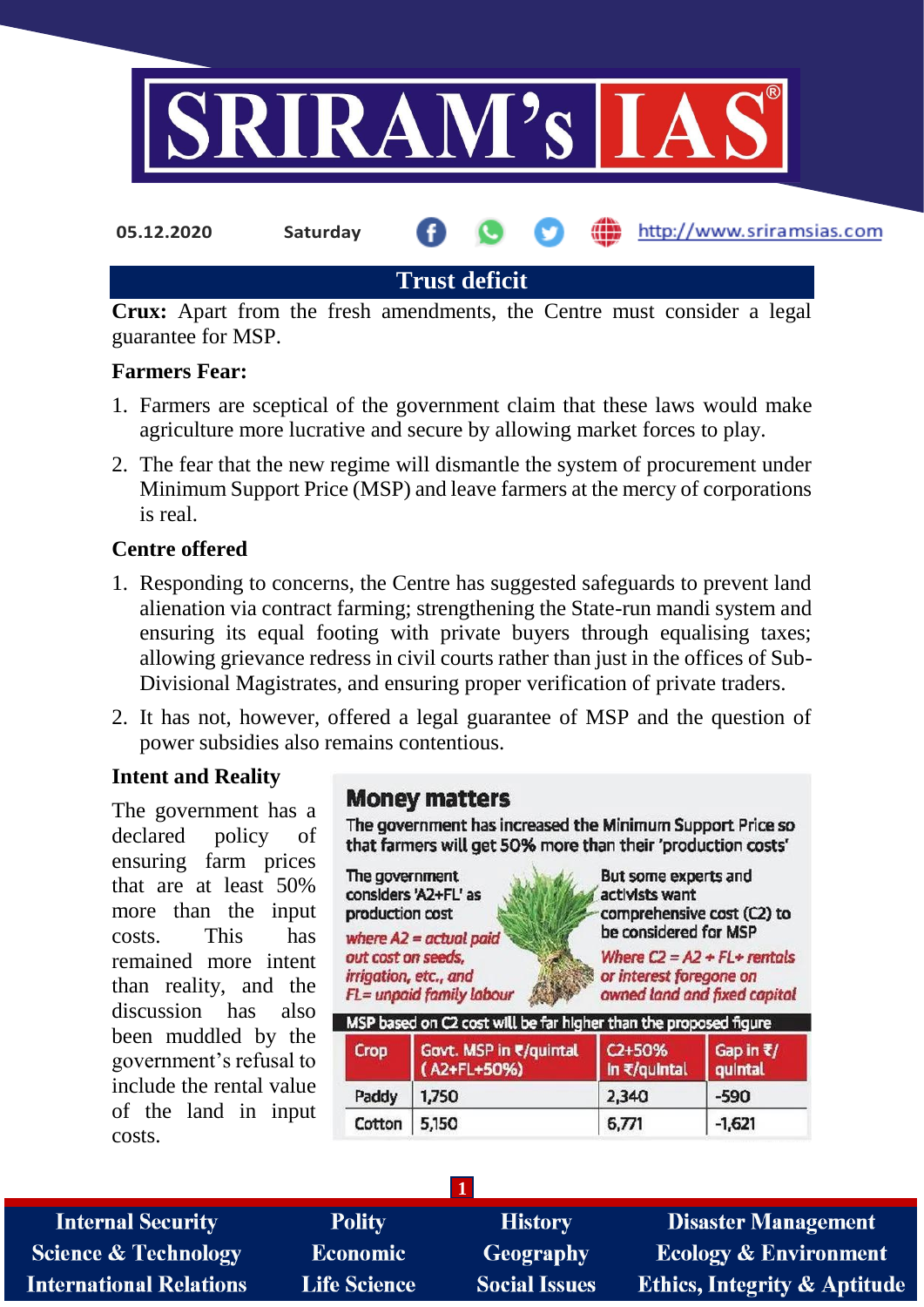

#### **Future of Agriculture**

- 1. Agriculture has to remain environmentally sustainable and remunerative for farmers. Significant challenges have emerged with regard to these benchmarks, though India has ensured substantial food stock and a robust distribution mechanism that covers the entire country.
- 2. There is a strong case for reworking the incentive structures and cropping pattern in order to account for changes in water availability and changing dietary requirements.
- 3. The problems faced by farmers are by no means the same across India. But a sense of hostility from the state and market is now pervasive.
- 4. Changes in land acquisition laws and the general thrust towards industrialisation together with the pressure on agriculture subsidies have increased the feeling of vulnerability of farmers in recent years.
- 5. The abrupt changes in the sector brought in through the three laws have aggravated the trust deficit of the government.
- 6. Food security is considered a component of national security by all countries. Thus, the Centre must strive for reaching an agreement with the farmers that addresses their concerns.

#### **Mains:**

1. While highlighting the significance of MSP policy for Food security and livelihood security, discuss negative externalities of it. Suggest reforms in the MSP regime to make it more sustainable and effective.

## **A regressive agenda, a new low in governance**

**Bottom line:** The U.P. ordinance not only violates guaranteed fundamental rights but is also in conflict with existing personal laws. The law is against the spirit of secularism and constitutionalism.

#### **What is Love Jihad?**

It is a pejorative term used by religious conservatives to describe interfaith relationships and marriages.

| <b>Internal Security</b>        | <b>Polity</b>       | <b>History</b>       | <b>Disaster Management</b>              |
|---------------------------------|---------------------|----------------------|-----------------------------------------|
| <b>Science &amp; Technology</b> | Economic            | <b>Geography</b>     | <b>Ecology &amp; Environment</b>        |
| <b>International Relations</b>  | <b>Life Science</b> | <b>Social Issues</b> | <b>Ethics, Integrity &amp; Aptitude</b> |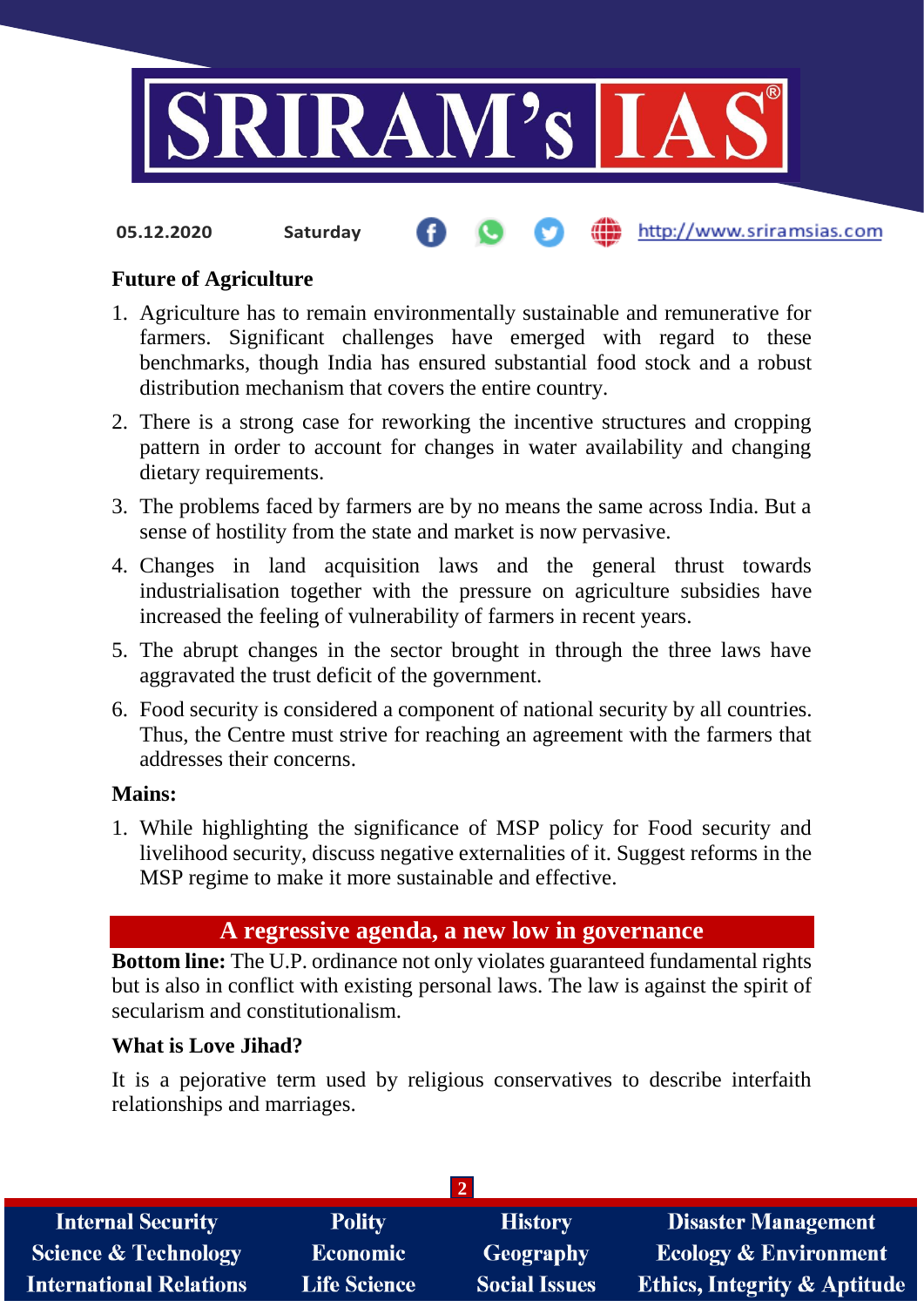

#### **Flaws in the Law**

Various sections of the ordinance are in outright violation of the Constitution of India.

- 1. For instance, Section 12 of the ordinance flips the burden of proof onto the person who has converted or caused the conversion of religion to establish and prove that there was no force, fraud, misrepresentation, undue influence, coercion or allurement involved. Which is far too much breach into individuals freedom of conscience guaranteed under article 25.
- 2. Any conversion for the purpose of marriage can be declared void under Section 6 of the ordinance. It goes against the verdict of Allahabad HC in Salamat Ansari case and ethical autonomy guaranteed under article 21.
- 3. Under Section 3 of the ordinance, the scope of which the aggrieved person may lodge a complaint against any conversion of religion is expansive to include parents, brother, sister, or any other person who is related to him by blood, marriage or adoption. Which makes it difficult for adults to exercise the right to choose partner and privacy guaranteed under article 21.

## **Harmful Impact of the UP Ordinance**

- 1. Sets up multiple barriers to inter-faith marriages and provides expansive powers to District Magistrates under the guise of prohibiting "unlawful conversions".
- 2. The real and lasting impact of the ordinance must be measured in terms of the communal disharmony it sows
- 3. Outright denial of agency to young women and men.
- 4. The law, in its present form, is regressive, ultra vires and must be consigned to the bin of legislative history.
- 5. It goes against SC diktats in Hadiya case and KS Puttaswamy case.
- 6. Read cumulatively, this ordinance invades privacy, deepens communal divides, advances patriarchy and eliminates agency.

| <b>Internal Security</b>        | <b>Polity</b>       | <b>History</b>       | Disaster Management                     |
|---------------------------------|---------------------|----------------------|-----------------------------------------|
| <b>Science &amp; Technology</b> | <b>Economic</b>     | Geography            | <b>Ecology &amp; Environment</b>        |
| <b>International Relations</b>  | <b>Life Science</b> | <b>Social Issues</b> | <b>Ethics, Integrity &amp; Aptitude</b> |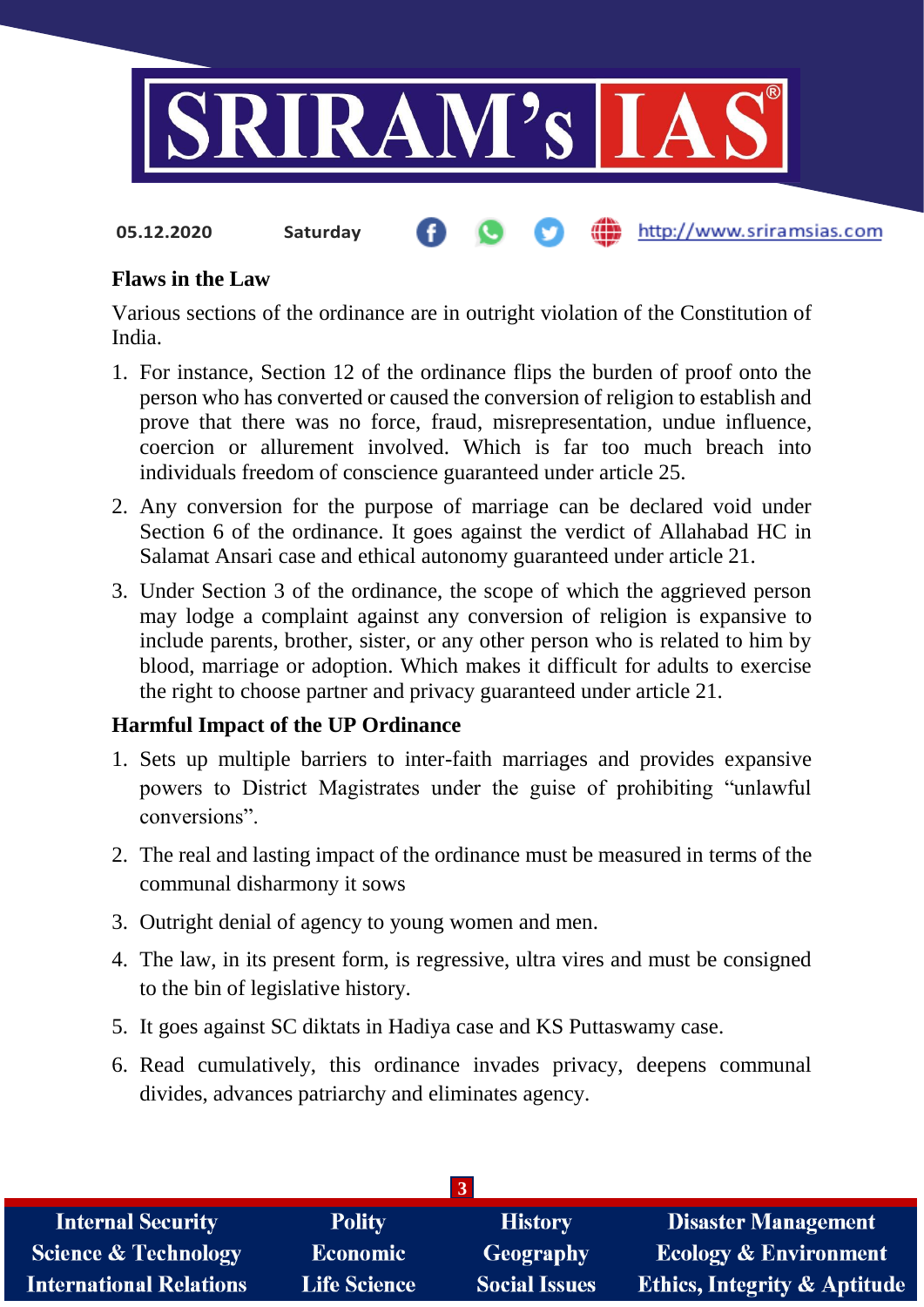

**05.12.2020 Saturday**

#### http://www.sriramsias.com

## **Background:**

#### **Allahabad HC Observation in Salamat Ansari Case**

- 1. In short and well-reasoned order, the Allahabad High Court declared last month that religious conversions, even when made solely for the purposes of marriage, constituted a valid exercise of a person's liberties.
- 2. The High Court ruled that the freedom to live with a person of one's choice is intrinsic to the fundamental right to life and personal liberty.
- 3. In holding thus, the order recognised that our society rested on the foundations of individual dignity, that a person's freedom is not conditional on the caste, creed or religion that her partner might claim to profess, and that every person had an equal dominion over their own senses of conscience.

#### **Intermarriages aid social change**

- 1. Historically, intermarriages be it inter-caste or inter-faith have been advocated as an effective tool to break social barriers and repair societal divisions.
- 2. Babasaheb Ambedkar and Periyar E.V. Ramasamy placed a premium on intermarriage as much as they did on inter-dining.

#### **Suppressing the rare phenomena**

The most reliable statistical data shows that less than 5% of Indians have intercaste marriages and less than 3% have interfaith marriages. In spite of being a rare phenomenon in society, interfaith relationships have attracted a disproportionate amount of attention from the right-wing political class. The bogey of "love jihad" plays right into the hands of those with communal and patriarchal mindsets. It is no less crime to stop an inter-faith marriage than it is to abet an "honour killing".

# **How dearth of data killed a healthy diet**

**Bottom line:** The tracking and monitoring of nutrition services to the poorest of the poor in India have been hampered by the lack of online data. This has affected pregnant women in a pandemic year when hunger and poverty have worsened.

## **The Disruption**

1. The delivery of nutrition services to the poor in India has been brought to a halt or slowed down due to lack of online data, a problem caused by poor Internet and server issues.

| <b>Internal Security</b>        | <b>Polity</b>       | <b>History</b>       | <b>Disaster Management</b>              |
|---------------------------------|---------------------|----------------------|-----------------------------------------|
| <b>Science &amp; Technology</b> | <b>Economic</b>     | Geography            | <b>Ecology &amp; Environment</b>        |
| <b>International Relations</b>  | <b>Life Science</b> | <b>Social Issues</b> | <b>Ethics, Integrity &amp; Aptitude</b> |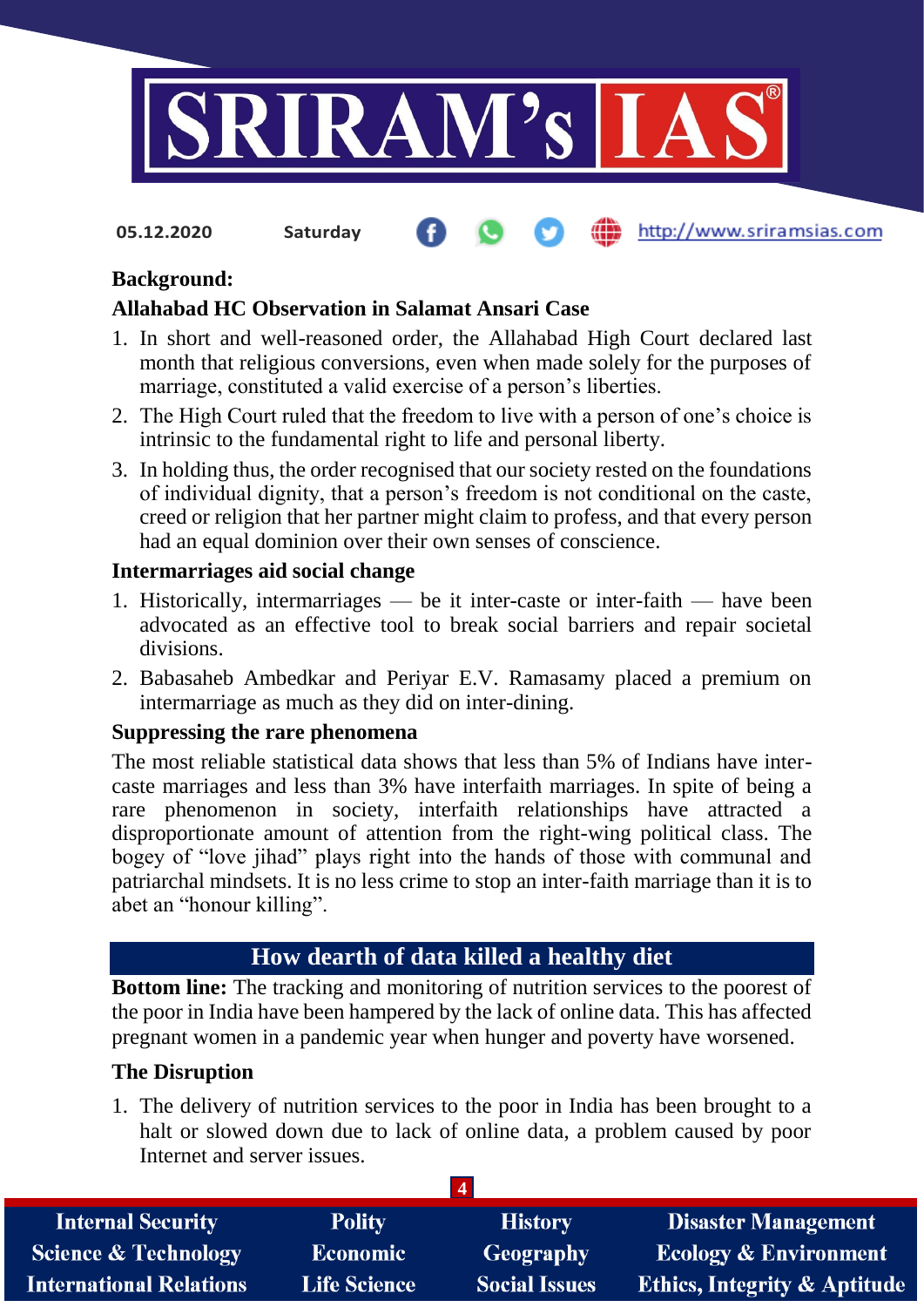

- 2. This has not only affected the beneficiaries but also caused frustration among those working towards addressing India's malnutrition, poverty and health issues.
- 3. The lack of publicly available nutrition data is not only affecting India's nutrition goals but is also pushing States into thinking of ways of setting up their own systems to tackle the problem.

#### **The Integrated Child Development Services-Common Application Software (ICDS-CAS)**

An IT-based nutrition monitoring system called the Integrated Child Development Services-Common Application Software (ICDS-CAS) was inaugurated by the Prime Minister in 2018. Under this system, Anganwadi workers log the details of the beneficiaries and daily activities to enable monitoring at the district, State and Central levels for improvement in the quality of delivery of services. However, there is a huge deficit in implementation. The ICDS-CAS was the mainstay of Poshan Abhiyaan.

## **ICDS-CAS**

- 1. Under the ICDS-CAS, Anganwadi workers are provided mobile phones, and Anganwadi supervisors, tablets. Anganwadi workers enter details of daily activities, including photo evidence of the opening of anganwadis; attendance of children; details of food, weight and height; etc.
- 2. These are then monitored at five levels first by the Anganwadi supervisor and then at the block, district, State and Central levels.
- 3. Here, the efficient monitoring system ensures that if there is a lag in ration supply at the anganwadis, programme supervisors at block levels are alerted and supply is restored.
- 4. Smartphones distributed to Anganwadi workers also help to alert them when vaccinations are due. They are also able to maintain a list of the malnourishment levels of the entire village population. The phone helps them identify children at risk of being malnourished as well as those already stunted or wasted.

| <b>Internal Security</b>        | <b>Polity</b>       | <b>History</b>       | <b>Disaster Management</b>              |
|---------------------------------|---------------------|----------------------|-----------------------------------------|
| <b>Science &amp; Technology</b> | <b>Economic</b>     | Geography            | <b>Ecology &amp; Environment</b>        |
| <b>International Relations</b>  | <b>Life Science</b> | <b>Social Issues</b> | <b>Ethics, Integrity &amp; Aptitude</b> |